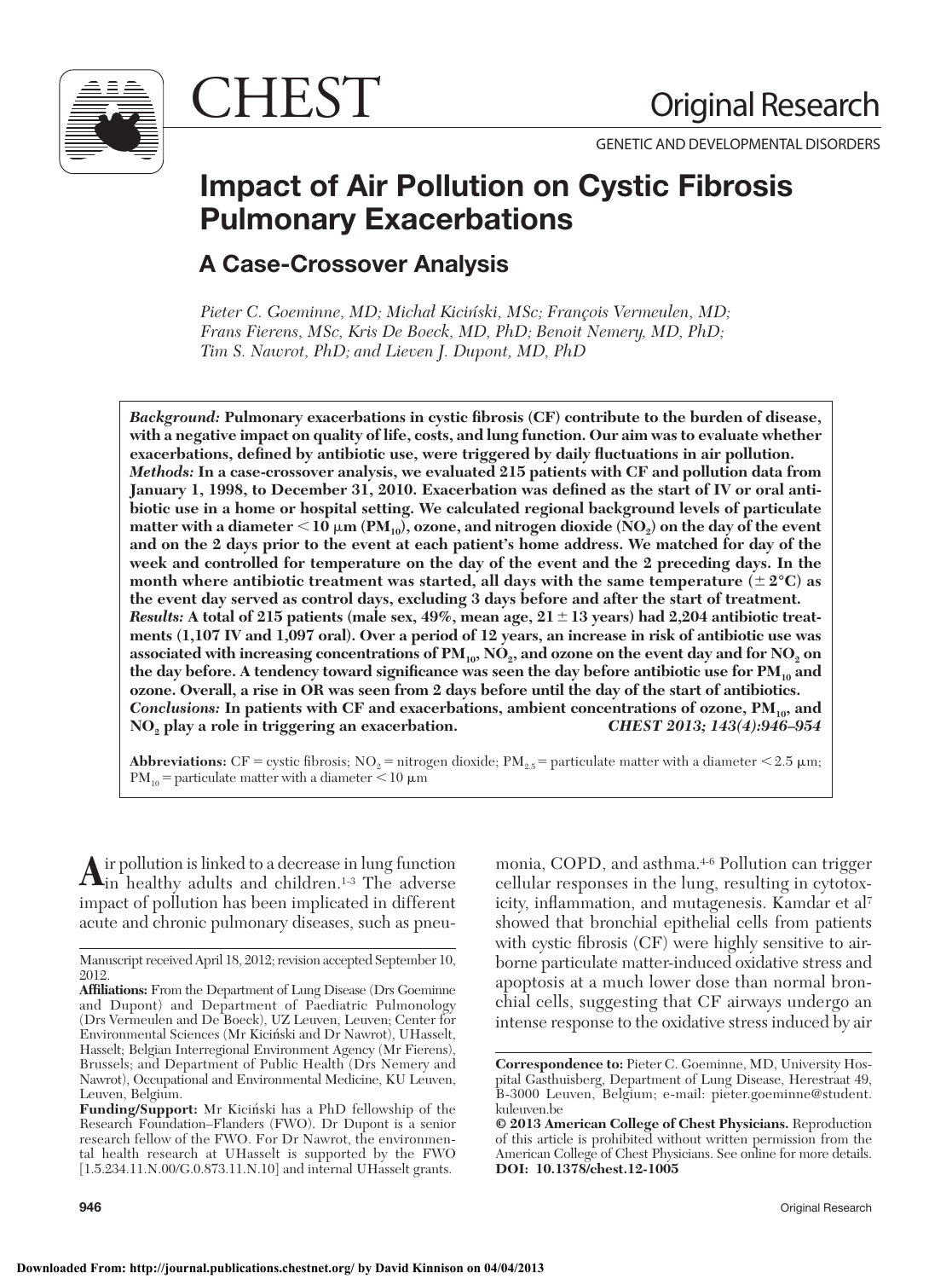pollution. Linking retrospective data from the Cystic Fibrosis Foundation National Patient Registry and the US Environmental Protection Agency Aerometric Information Retrieval System, Goss et al<sup>8</sup> showed that annual average levels of air pollution exposure were associated with lung function decrease and an increased likelihood of exacerbation in CF. Acute changes in air pollution have not been studied. Pulmonary exacerbations in CF contribute significantly to the burden of disease, with a negative impact on quality of life, costs, and lung function. 9-14 Our aim was to evaluate in a case-crossover analysis whether exacerbations, defined by antibiotic use, were associated with daily fluctuations in air pollution.

## Materials and Methods

#### *Patient Selection*

 We obtained clinical data from the CF patient database of the University Hospital Gasthuisberg, Leuven, Belgium, a CF referral center that cared for 285 patients at the time of this study. CF diagnosis was based on the presence of two known CF mutations or one known mutation with a positive sweat test or the absence of a known mutation but suggestive symptoms and a positive sweat test. Patients were excluded from analysis for the following reasons: no exacerbation or registered antibiotic use between January 1, 1998, and December 31, 2010 ( $n = 52$ ), and no clear end dates of all antibiotic treatments so that start dates of new treatments were overlapping  $(n = 18)$ . Exacerbation data from the remaining 215 patients were used for analysis. A pulmonary exacerbation was defined as the use of IV antibiotics at home or in the hospital or the use of oral antibiotics at home or in the hospital. All episodes of oral and IV antibiotic use mentioned in the clinical records for each patient were registered from September 1990 to March 2011. Clinical records included detailed registration of all oral antibiotic use on the basis of patient history obtained during clinic visits (outpatient visits at least quarterly) and information from the general practitioner. For the analysis, three end points were tested: (1) all episodes of IV antibiotic administration because of clinical or  $FEV<sub>1</sub>$  deterioration; (2) all oral antibiotic treatments because of clinical or  $FEV<sub>1</sub>$  deterioration; and (3) all IV or oral antibiotic treatments because of clinical or  $FEV<sub>1</sub>$  deterioration. For the definition of clinical or lung function deterioration, we used modified Fuchs criteria validated by the European consensus group (EuroCareCF Working Group). 15,16 In patients with long periods of oral antibiotic use and intermittent IV antibiotic use, the IV antibiotic events were registered as an event. Episodes of elective treatment with antibiotics, which has never been a routine practice at our center, were not registered. For the descriptive analysis, the least favorable status for patients with a change in *Pseudomonas* infection status was cho- $\overline{\text{sen}}$  (ie, chronic  $\geq$  intermittent  $\geq$  free  $\geq$  never). For the subanalysis on the effect of pollution between the different *Pseudomonas* infection status groups, each antibiotic treatment was allocated to the *Pseudomonas* infection status at that moment according to Leeds criteria. 17

#### *Air Pollution and Meteorologic Data*

 We calculated the residential background levels of particulate matter with a diameter  $<$  10  $\mu$ m (PM<sub>10</sub>), ozone, and nitrogen dioxide  $(NO<sub>2</sub>)$  on the day of the event (lag 0) and 2 days prior to the event (lag 1 and lag 2) for each patient's home address using a

kriging interpolation method. 18,19 This model provides interpolated ozone,  $NO<sub>2</sub>$ , and  $PM<sub>10</sub>$  values from the Belgian regional telemetric air quality networks in  $4 \times 4$ -km grids. The interpolation was based on a detrended kriging interpolation model that uses land cover data obtained from satellite images (Corine land cover 2000 data set; European Environment Agency). The Royal Meteorological Institute (Brussels, Belgium) provided mean daily temperatures and relative humidity of the study region over the study period.

# *Statistical Analysis*

 We used data collected between January 1, 1998, and December 31, 2010, to estimate ORs associated with a  $10$ - $\mu$ g/m<sup>3</sup> increase of daily average  $PM_{10}$  and  $NO_2$  concentrations and daily highest 8-h mean ozone on the day of CF exacerbation and the 2 preceding days. For ozone, only the months of May to September were considered. The daily highest 8-h ozone averages were used because ozone concentrations during the night are low and do not correctly represent acute exposure during day.

 We applied a case-crossover design, which is widely used for analyzing short-term pollution exposure with acute outcomes. 20,21 It is a variant of the matched case-control design in which each subject serves as his or her own control.<sup>22</sup> As possible control days, we used all the days of the month of the event both before and after the day of the event. Additionally, to avoid short-term autocorrelation, the 3 days around the event day were excluded (Fig 1). This so-called bidirectional approach avoids selection bias<sup>23</sup> and overlap bias. 24 We matched for temperature by excluding control days that differed from the event day by  $> 2^{\circ}C$  and adjusted the analyses for day of the week by inclusion of an indicator variable in the model. We also studied potential effect modification by season.

 Because the day of the week may be a strong confounder for the type of event we investigated, we did an analysis where we matched for day of the week, controlling for temperature on the day of the event and the 2 previous days using restricted cubic splines with four knots. 25 Furthermore, we studied the effects stratified by *Pseudomonas* infection status. The conditional logistic regression models were fitted using the PROC PHREG procedure (SAS version 9.2; SAS Institute Inc).

## *Ethics Committee*

 Approval was obtained from the local ethics committee of the University Hospital Gasthuisberg (B51060-B32220084152).

#### **RESULTS**

# *Patient Characteristics*

The 215 patients (male sex, 49%; mean age, 21  $\pm$ 13 years) had a total of 2,204 treatments, including 1,107 IV antibiotic treatments and 1,097 oral antibiotic



FIGURE 1. Case-crossover control days, using a bidirectional approach. All the days of the month where AB treatment was started serve as control days, with the exception of 3 days before and after the start of treatment. Control days with the same temperature  $(\pm 2^{\circ}C)$  as the event day were selected. AB = antibiotic.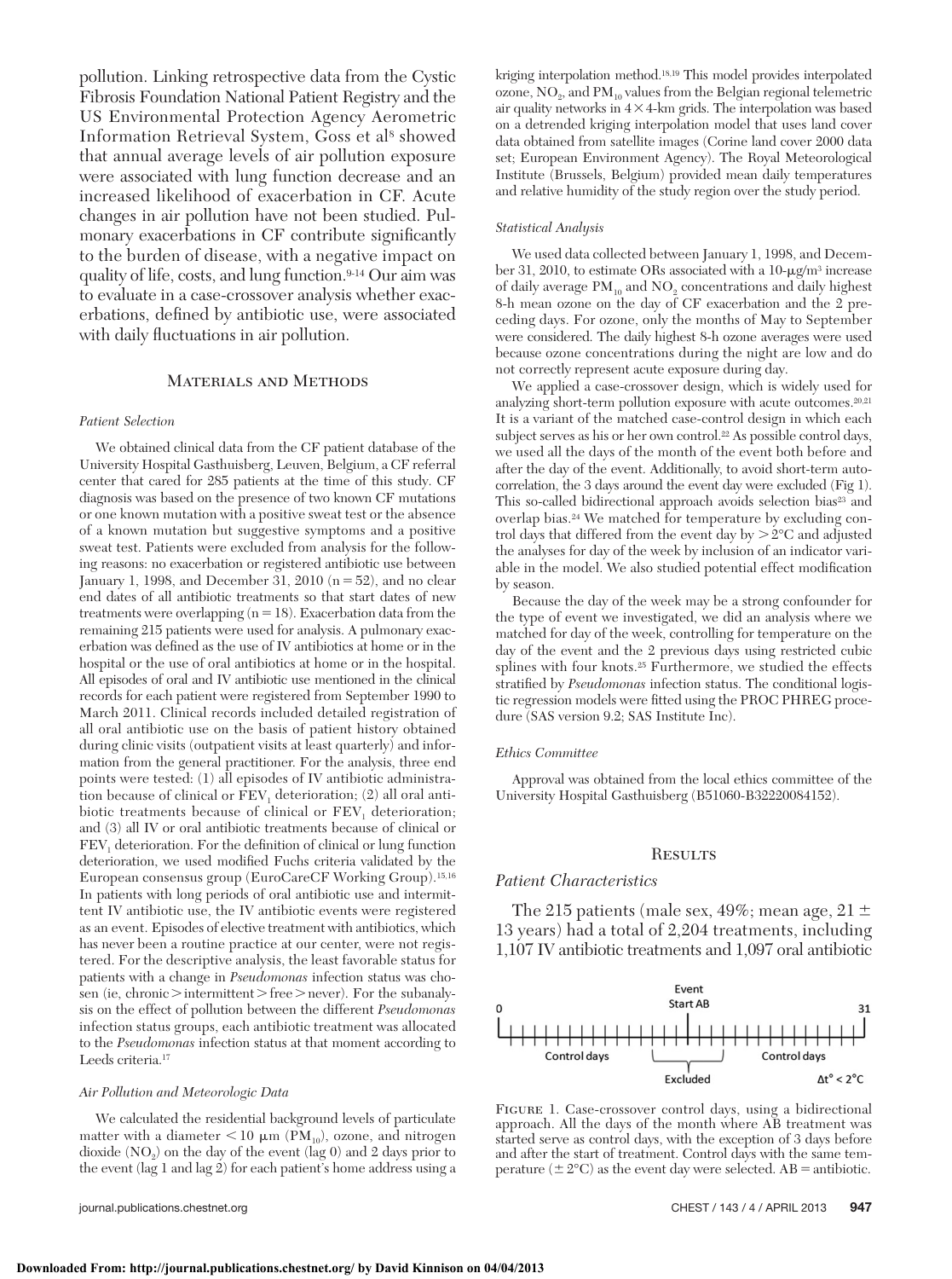treatments. In analyses with matching for temperature, a total of 2,147 treatments (1,075 IV and 1,072 oral) remained for further analysis after excluding treatments that had no possible control day according to study criteria. Pancreatic insufficiency was noted in 85% of the patients. CF genotype distribution encompassed 55% homozygous DF508/DF508, 35% heterozygous DF508/other, and 10% other mutations. *Pseudomonas* infection status according to Leeds criteria showed chronic infection in 30%, intermittent infection in 14%, free of infection in 13%, and never infected in 43%. 17

# *Pollution Results*

 The exposure indicators and temperature on the days of the events are shown in Table 1 . Median (interquartile range) values of pollution on the days of the events were 72.4 (57.3-90.3)  $\mu$ g/m<sup>3</sup> for ozone, 24 (17.6-32.1)  $\mu$ g/m<sup>3</sup> for  $PM_{10}$ , and 23.9 (17.2-31.9)  $\mu$ g/m<sup>3</sup> for NO<sub>2</sub> (Table 1).

 For the three end points, we found an increase in the risk of exacerbation by increasing concentrations of  $\text{PM}_{10}$ ,  $\text{NO}_2$ , and ozone on the day antibiotic treatment was started  $(\text{lag } 0)$  (Fig 2A-2C). For every 10- $\mu$ g/m<sup>3</sup> increase of NO<sub>2</sub>, we observed an 11.6% increase of the odds to start oral or IV antibiotics, an 11.4% increase of the odds of IV antibiotic treatment, and a 14.2% increase of the odds of oral antibiotic treatment. One day before the start of antibiotic treatment,  $NO<sub>2</sub>$  showed the highest odds of the three pollutants (IV or oral antibiotic treatment odds increase by 6.3%, IV odds increase by 6.7%, and oral odds increase by 6.5%) ( Figs 2A-C ). Overall, a rise in OR can be seen for all three pollutants throughout the 3 measured days, with highest odds on the day of the start of treatment.

Stratification by oral or IV antibiotic administration revealed no differences in risk magnitudes of exacerbations in association with exposure of  $PM_{10}$  and  $NO_2$ on the day of the event. However, ozone was not associated with exacerbations defined as intake of oral antibiotics.

 We also averaged the exposure of the case day and the day before. This revealed a significant result for all pollutants. Estimates calculated per  $10$ - $\mu$ g/m<sup>3</sup> increase resulted in an increase of the risk for exacerbation by 4.3% (95% CI, 1.004-1.084;  $P = .03$ ) for PM<sub>10</sub>, of 10.6% (95% CI, 1.05-1.166; *P* < .001) for NO<sub>2</sub>, and of 3.4% (95% CI, 1.003-1.067;  $P = .03$ ) for ozone for both IV and oral antibiotic treatments.

As expected, daily variation in  $NO<sub>2</sub>$  and  $PM<sub>10</sub>$  were strongly correlated  $(r = 0.67, P < .0001)$ , whereas the association between ozone and either  $NO<sub>2</sub>$  or  $PM<sub>10</sub>$ was less evident  $(r = -0.43$  and  $-0.22$ , respectively,  $P < .0001$ ). Analysis of all events (both oral and IV antibiotics) showed in multiple pollution models a significant association with  $NO<sub>2</sub>$  on the day of the event (OR, 1.169 per 10- $\mu$ g/m<sup>3</sup> increase; 95% CI, 1.081-1.264;  $P < .001$ ) but not with PM<sub>10</sub> (OR, 0.972) per 10- $\mu$ g/m<sup>3</sup> increase; 95% CI, 0.92-1.027;  $P = .31$ ) or ozone (OR,  $1.022$  per  $10$ - $\mu$ g/m<sup>3</sup> increase; 95% CI, 0.99-1.054;  $P = .18$ ). Estimates from analyses with control days matched for day of the week were comparable to those from analyses with control days matched for temperature, with significance at  $\log 0$  and no significance at lag 1 and 2 (data not shown).

 Analysis of chronic *Pseudomonas* vs nonchronic colonization showed no significant differences in exacerbations induced by air pollution between both groups because there was an overlap in the 95% CIs. However, based on both effect size and significance, the effect seems to be stronger in the *Pseudomonas* chronic colonization group (Table 2).

 Although the number of exacerbations did not differ among seasons, a stronger effect of air pollution on exacerbations was seen during warmer months. For every 10- $\mu$ g/m<sup>3</sup> increase of NO<sub>2</sub> or PM<sub>10</sub>, a significant increase in the odds to start antibiotic treatment was seen during the months of April to September. This effect was seen for the day therapy was started up to 2 days prior to treatment (Table 3).

# **DISCUSSION**

 This case-crossover analysis in 215 patients with CF showed that the risk of having an exacerbation increased significantly on days with higher air pollution. Independent of temperature, the risk for antibiotic therapy increased by 11.6% and 6.3% for each  $10$ - $\mu$ g/m<sup>3</sup> increase in ambient NO<sub>2</sub> at the same or previous day, respectively. Significant results were also seen for ozone and  $PM_{10}$ .

| Pollutant                      | 5th Percentile | Lower Quartile | Median | Upper Quartile | 95th Percentile |
|--------------------------------|----------------|----------------|--------|----------------|-----------------|
| $PM_{10}$ , $\mu g/m^3$        |                | 17.6           | 24     | 32.1           | 53.3            |
| $NO_2$ , $\mu g/m^3$           | 10             | 17.2           | 23.9   | 31.9           | 47.3            |
| Ozone, $\mu$ g/m <sup>3a</sup> | 39             | 57.3           | 72.4   | 90.3           | 132.4           |
| Temperature, °C                | $-2.9$         | 3.1            | 8.8    | 14.7           | 20.8            |

 **Table 1***— Distribution of the Exposure Indicators and Temperature on the Days of the Events* 

 $NO<sub>2</sub>$  = nitrogen dioxide; PM<sub>10</sub> = particulate matter with a diameter < 10  $\mu$ m.

a For ozone, only events between May and September were considered and the daily highest 8-h mean used.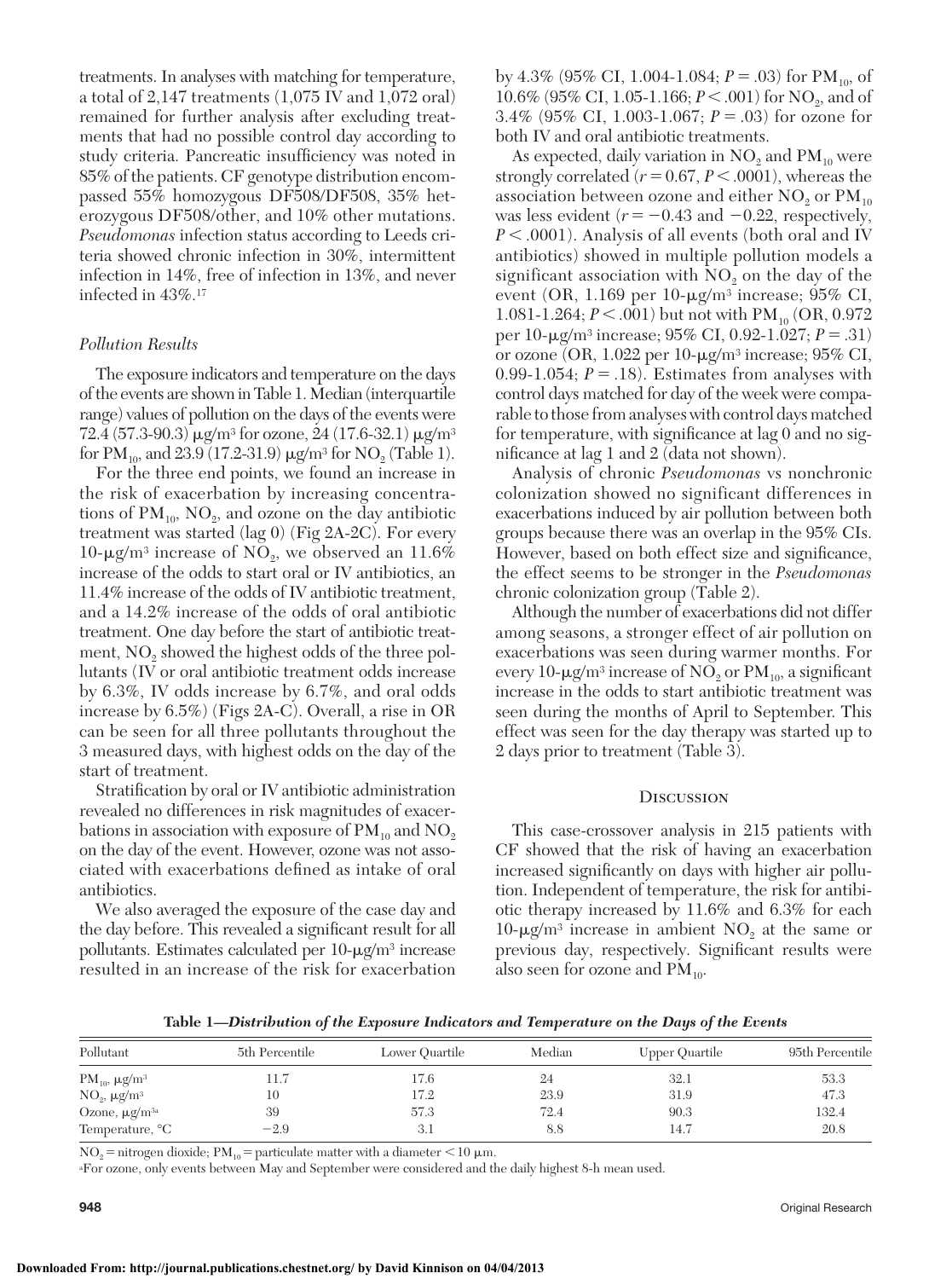

FIGURE 2. Assessment of oral and IV AB treatment per  $10-\mu\sigma/m^3$  increase of three pollutants. When analyzed together and separately, a rise in OR can be seen from 2 d before antibiotic start until the day antibiotics were started. A, Assessment of all events at the start of either oral or IV AB treatment. There is an overall significance at lag 0. At lag 1, only NO<sub>2</sub> showed significance over the other two pollutants. B, Assessment of start of IV AB treatment. There is an overall significance at lag 0. C, Assessment of start of oral AB treatment. There is an overall significance at lag 0, except for ozone. lag  $0 =$  the day of the start of antibiotic treatment; lag  $1 =$  the day before the start of antibiotic treatment; lag  $2 = 2$  days before the start of antibiotic treatment; NO<sub>2</sub> = nitric dioxide; PM<sub>10</sub> = particulate matter with a diameter  $<$  10  $\mu$ m. See Figure 1 legend for expansion of other abbreviation.

 Previous research on CF and pollution showed a significant association between annual average exposure to  $PM_{10}$  and ozone and exacerbation rate.<sup>8</sup> In addition to these data, the present results show for the first time to our knowledge that exacerbations in patients with CF that are associated with exposure to air pollution. The major advantage of this study is its case-crossover design, reducing the influence of confounding covariates because each crossover patient serves as his or her own control. Compared with the chronic exposure study by Goss et al,<sup>8</sup> there was a difference in the definition of exacerbation. Goss et al<sup>8</sup> defined an exacerbation as a hospital admission or as hospital or home IV antibiotic use. Use of oral antibiotics was not registered. In the present study, hospital admissions for other reasons than antibiotic treatment were not registered, and administration of oral antibiotics because of respiratory deterioration was noted as an exacerbation; this is in line with the European consensus group, which defined an exacerbation as the need for additional antibiotic treatment as indicated by a recent change in clinical parameters. 15

 $NO<sub>2</sub>$ , mainly emitted by combustion processes, such as engines of vehicles and heating and power generation, is a good proxy for the global mixture of trafficrelated air pollution. In the present study, the highest OR for antibiotic treatment initiation was found for NO<sub>2</sub> levels. There was a less pronounced effect of particulate matter. It is known that  $PM_{10}$  and particulate matter with a diameter  $< 2.5 \mu m$  (PM<sub>2.5</sub>) also contain pollution particles that are not produced locally by combustion processes but are the result of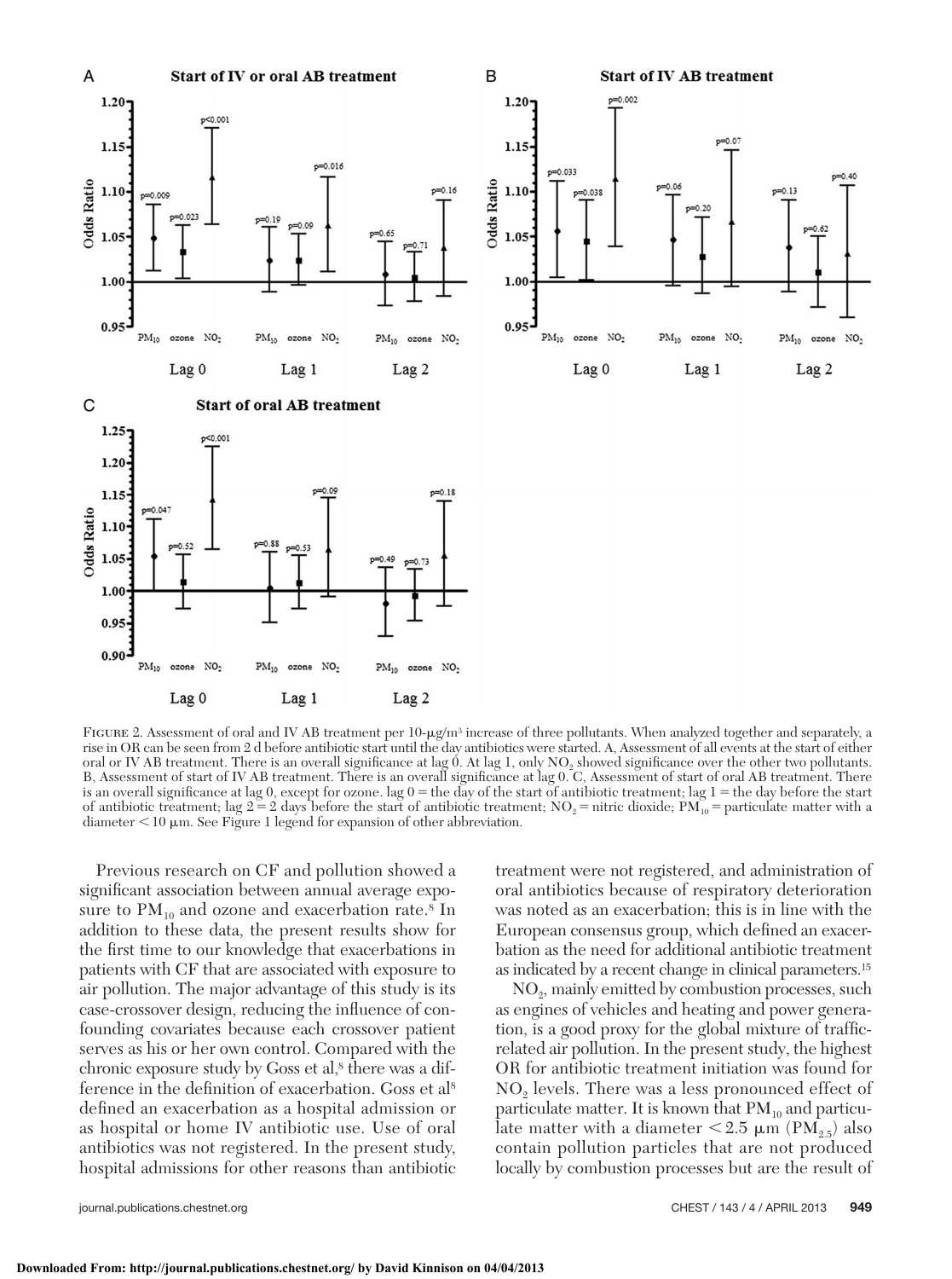| Pollutant       | Colonized With Pseudomonas<br>$(613$ Events) |           | Not Colonized With Pseudomonas<br>$(1,534$ Events) |           |
|-----------------|----------------------------------------------|-----------|----------------------------------------------------|-----------|
|                 | OR (95% CI)                                  | $P$ Value | OR (95% CI)                                        | $P$ Value |
| $PM_{10}$       |                                              |           |                                                    |           |
| $\theta$        | $1.073(1.004-1.146)$                         | .037      | $1.038(0.995-1.083)$                               | .086      |
|                 | $1.084(1.017-1.156)$                         | .013      | $0.998(0.956-1.043)$                               | .941      |
| m               | $1.095(1.020-1.175)$                         | .012      | $1.022(0.975 - 1.070)$                             | .371      |
| NO <sub>2</sub> |                                              |           |                                                    |           |
| $\Omega$        | $1.146(1.049-1.251)$                         | .003      | $1.103(1.042 - 1.169)$                             | < 0.001   |
|                 | $1.132(1.033 - 1.241)$                       | .008      | $1.036(0.977-1.100)$                               | .240      |
| m               | $1.167(1.059-1.287)$                         | .002      | $1.083(1.017-1.153)$                               | .013      |
| Ozone           |                                              |           |                                                    |           |
| $\Omega$        | $1.051(0.999-1.105)$                         | .053      | $1.024(0.989-1.061)$                               | .170      |
|                 | $1.041(0.992 - 1.093)$                       | .105      | $1.015(0.981 - 1.050)$                             | .400      |
| m               | $1.055(1.000-1.114)$                         | .052      | $1.023(0.986 - 1.063)$                             | .230      |

Chronic colonization status was defined according to the Leeds criteria.<sup>17</sup> The patients not chronically colonized encompass all other patients. Each event per patient was allocated to the colonization status at that moment.  $0 = \log 0$  or the day antibiotic treatment was started;  $1 = \log 1$  or the day before antibiotic treatment was started; m = mean of lag 0 and 1 or the mean of the day the antibiotic therapy was started and the day before. See Table 1 legend for expansion of other abbreviations.

the formation of secondary aerosols and a transport of particles from a distant origin. The particulate matter fraction that correlates best with the traffic-related  $NO<sub>2</sub>$  is black carbon, and its correlation with  $NO<sub>2</sub>$  was much higher than with  $\text{PM}_{10}$  or  $\text{PM}_{2.5}$ .<sup>26</sup> Therefore, we hypothesize that traffic-related air pollution is responsible for the observed relation between  $NO<sub>2</sub>$  levels and CF exacerbations.

The association between exposure to higher  $NO<sub>2</sub>$ levels and risk of CF exacerbations in the present study corroborates previous studies relating NO<sub>2</sub> to poor health outcomes. The World Health Organization acknowledged that traffic-related air pollution is linked to an increasing risk of respiratory symptoms and morbidity and suggested that inflammatory processes are related to exposure to this type of pollution.<sup>27</sup> In children, neighborhood traffic-related air pollution gives rise to reduced ventilatory function and increased respiratory symptoms, 28 even at low levels of exposure. 29 Short-term exposure will trigger hospital admission for asthma<sup>30</sup> and respiratory disease in general.<sup>31</sup> In CF, a correlation between  $FEV_1$  decline and annual average rates of exposure to  $PM_{2.5}$  has been shown.<sup>8</sup> Even in healthy children, lung function follow-up over an 8-year period showed a growth deficit in  $FEV<sub>1</sub>$  that was associated with exposure to  $NO<sub>2</sub>$ and  $\text{PM}_{2.5}$ .<sup>2</sup> Important effects were also established in other lung diseases. COPD incidence was associated with the 35-year mean  $NO<sub>2</sub>$  level,<sup>32</sup> and hospitalization for community-acquired pneumonia was significantly related to long-term exposure to  $\rm NO_2$  and  $\rm PM_{2.5}.^4$ For mortality,  $NO<sub>2</sub>$  was the most important effect modifier, with a higher increase in daily mortality with a 10- $\mu$ g/m<sup>3</sup> increase in PM<sub>10</sub> in cities with high longterm average  $NO<sub>2</sub>$  concentration.<sup>33</sup>

 In combined pollution models (on the day of event) and based on results in single pollution models with exposures of the day before (Fig 2A), it appears that

**Table 3—Estimated OR of CF Exacerbations During Warm and Cold Periods Associated With a 10-μg/m<sup>3</sup> Increase in** *the Daily Average of PM 10 and NO 2 Concentrations* 

| Pollutant       | April-September (1,004 Events) |         | October-March (1,143 Events) |         |
|-----------------|--------------------------------|---------|------------------------------|---------|
|                 | OR (95% CI)                    | P Value | OR (95% CI)                  | P Value |
| $PM_{10}$       |                                |         |                              |         |
| $\Omega$        | $1.151(1.071-1.236)$           | < 0.001 | $1.010(0.968-1.055)$         | .639    |
|                 | $1.056(0.984 - 1.132)$         | .128    | $1.006(0.964-1.051)$         | .774    |
| 2               | $1.057(0.991 - 1.128)$         | .094    | $0.981(0.938-1.025)$         | .396    |
| m               | $1.114(1.022 - 1.214)$         | .003    | $1.006(0.953-1.062)$         | .680    |
| NO <sub>o</sub> |                                |         |                              |         |
| $\Omega$        | $1.356(1.225-1.501)$           | < 0.001 | $1.037(0.972 - 1.106)$       | .274    |
|                 | $1.180(1.063-1.311)$           | .002    | $1.003(0.939-1.072)$         | .920    |
| 2               | $1.132(1.016-1.261)$           | .024    | $0.978(0.915-1.045)$         | .511    |
| m               | $1.217(1.080-1.370)$           | < 0.001 | $1.046(0.969-1.129)$         | .501    |
|                 |                                |         |                              |         |

 $2 = \log 2$  or the day before antibiotic treatment was started; CF = cystic fibrosis. See Table 1 and 2 legends for expansion on other abbreviations.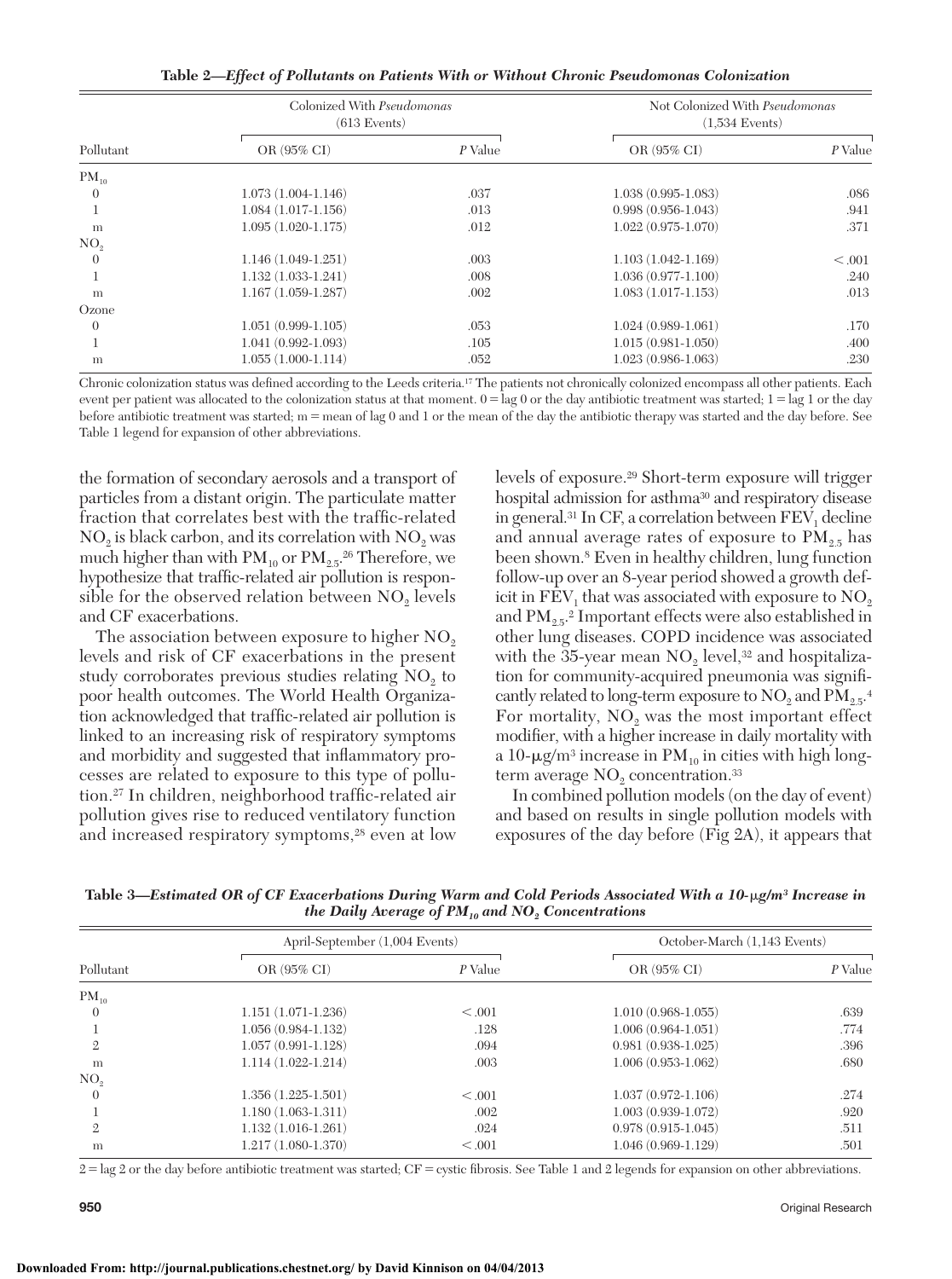the results for  $NO<sub>2</sub>$  levels were the most robust. Compared with particulate matter and  $NO<sub>2</sub>$ , ozone level is much more strongly related to temperature because this is the driver for photochemical ozone formation in ambient air. Because ozone peaks occur only during the warm period of the year, this might result in lower power compared with the other pollutants. Secondly, in urban areas with high  $\rm NO_x$  emissions, ozone concentration will be lower because of titration with NO  $(O_3 + NO \rightarrow O_2 + NO_2)$ .

 The association with pollution was most pronounced on the day of the start of the antibiotic treatment. Patients at our center receive a self-management plan and are instructed to start oral antibiotics, to contact us, or to visit the outpatient clinic or ED as soon as an increase in respiratory symptoms is noted. The increasing OR seen from 2 days before the start of antibiotic treatment onward indicates that increases on the day of the event and the day before are important in triggering treatment with antibiotics. This was confirmed when we calculated the average of lag 0 and lag 1, showing significant effects of all three pollutants on the start of antibiotic treatment. We hypothesize that patients undergoing a CF exacerbation may experience increasing inflammation and symptoms the days before, but the additional effect of pollution might be the trigger for the start of antibiotic treatment. Although the end point was different, Tramuto et al<sup>34</sup> showed a similar acute effect of air pollution. There was a positive association between ED visit for respiratory symptoms and ambient exposure to motor vehicle pollutants such as  $PM_{10}$ , NO<sub>2</sub>, SO, and CO. A similar increase in OR on the preceding days was found, with significance for the day of the ED visit and the day before for  $PM_{10}$  and  $NO<sub>2</sub>$ .<sup>34</sup> Acute effects of air pollution have been shown for other diseases as well. Nawrot et al<sup>20</sup> determined that air pollution is an important trigger for acute myocardial infarction.

 Subanalysis by *Pseudomonas* infection status revealed that patients with chronic colonization represent a subset of those with CF exacerbations where the effect of pollution on the risk of receiving antibiotic therapy seems stronger than in patients with no chronic colonization. We speculate that the reason for this difference might be the higher inflammatory or infectious state in patients with chronic *Pseudomonas* colonization. This might lower the threshold for receiving antibiotic treatment when a trigger, such as a rise in air pollution, occurs.

We noticed effect modification by season on association between air pollution and exacerbations, with a more pronounced effect during the warmer period of the year, until 2 days prior to the exacerbation. The stronger association between exacerbations and air pollution during warmer periods are in line with previous observations on mortality.<sup>35</sup> We can only speculate about the mechanisms underlying the stronger observed effects in the summer. The component-specific toxicity of  $PM_{10}$  may differ across the temperature range. A recent study where isolated macrophages of rats were exposed to ambient particulate matter collected during winter, spring, and summer (in Amsterdam, The Netherlands; Lodz, Poland; Oslo, Norway; and Rome, Italy), showed that  $PM_{10}$  samples collected in summer were more potent at inducing inflammatory cytokines (IL-6 and tumor necrosis factor- $\alpha$ ).<sup>36</sup> Other studies reported correlations between indoor and outdoor  $PM_{10}$ , ranging from 0.40 to 0.79, in general, with lower correlations in the colder periods of the year. 37-39 It is also known that ambient temperature is associated with prevalence of *Pseudomonas aeruginosa* and lower lung function in patients with CF, 40 and that might form a biologic mechanism to explain the higher relative effects observed during the warmer periods.

Continuous awareness of the impact of trafficrelated air pollution on health is needed to decrease traffic-related air pollution. Cesaroni et al<sup>41</sup> showed that local policy to reduce the number of vehicles resulted in a decrease of  $NO<sub>2</sub>$  and  $PM<sub>10</sub>$ , which resulted in a gain of 921 years of life per  $100,000$  for  $NO<sub>2</sub>$  reduction. In view of the present results, one could argue that a patient alert is needed when pollution concentrations are going to rise by  $> 10 \mu g/m^3$ , although prospective research is needed not only to address other particulate matter compounds but also to determine threshold values and assess preventive measures with their possible effect on exacerbations.

 This study has some limitations. First, data from the patients with CF who did not report an exacerbation or antibiotic use during the study period were not used for analysis. The lack of reported exacerbations could also be due to missing data in those patients, as stated in the "Material and Methods" section. However, the case-crossover design only allowed for inclusion of cases of antibiotic treatment for a CF exacerbation to investigate the relationship between pollution and the use of antibiotic treatment. Although antibiotic treatment is most often given in case of an exacerbation, one can only extrapolate these results to actual exacerbations, bearing in mind that antibiotics are also administered for bacterial pathogens (eg, *P aeruginosa* ). However, eradication antibiotics represent a minority of antibiotic use in patients with CF in our center (4.5%), and the application of a case-crossover design with a high number of patients and antibiotic events should partly overcome this problem. 42

Second, we had insufficient access to patient socioeconomic status data. We do not believe, however, that this is a major limitation because of the case-crossover design, and adequate access to the health-care system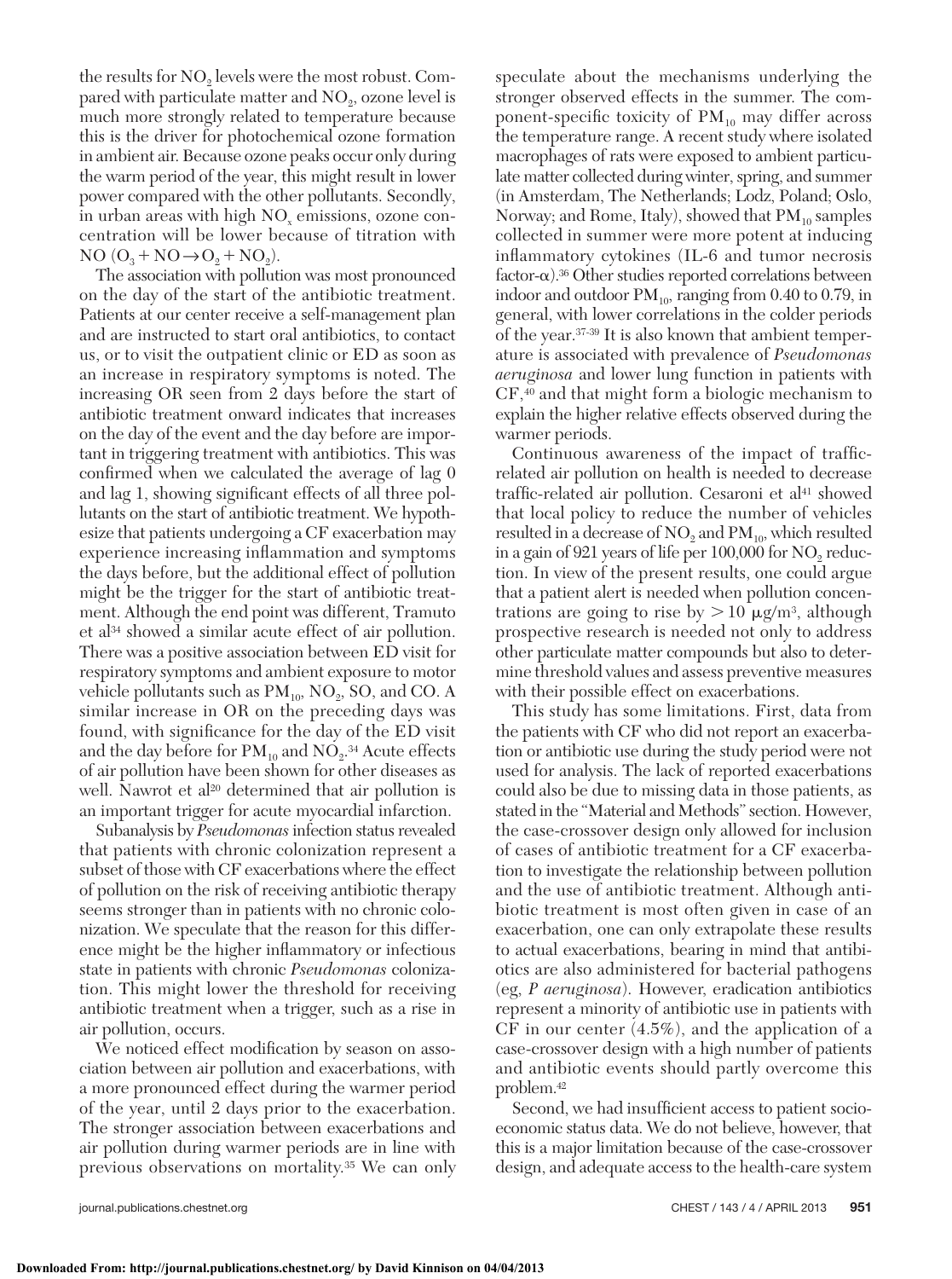in Belgium is provided even for patients with a low socioeconomic status.

 Third, stress could also be a confounding factor because it might be associated with air pollution through noise or stagnant meteorology, but this will have had little impact on the results because the casecrossover design controls for nontime-varying confounders. We matched the control days for temperature and in sensitivity analysis, by day of the week, showing robust results. Stress induced by differences in weekday stressors or variation in noise exposure, therefore, were controlled for in the analysis. Nevertheless, an influence of stress cannot be ruled out completely because daily variation in stress was not measured in this patient group.

 Fourth, we used the patients' current home addresses and could have included patients who previously lived elsewhere. However, we do not believe that this influenced the results because temporal differences in air pollution are much more determining than spatial differences in air pollution.<sup>21</sup>

Fifth,  $PM_{10}$  consists of  $PM_{2.5}$  and larger particles of mainly crustal or biologic origin. On the basis of epidemiologic and laboratory studies, the smaller  $PM_{2.5}$ fraction appears to be more potent for respiratory disease effects than  $PM_{10}$ .<sup>43</sup> In the present study, area  $PM_{25}$  was only measured in enough monitoring stations from 2009 onward to make interpolation possible; thus, we could not assess this over the whole study period. However, very strong correlations between daily variations in  $PM_{10}$  and  $PM_{2.5}$  ( $r = 0.94$ -0.98) have been observed, indicating that  $\text{PM}_{10}$  reflects the same time-varying trends.

 Sixth, we used outdoor measurements of air pollution with interpolations at the residential level in grids of  $4 \times 4$  km to partly estimate indoor personal exposures. However, recent studies comparing personal and ambient exposure reported good correlations among day-to-day changes in central measurement stations of particulate matter and personal exposure. 44,45 Previously, we found very high correlations  $(r = 0.87-1)$  among different grids  $(4 \times 4 \text{ km})$  for the interpolated  $PM_{10}$  levels, showing the strong temporal correlation over the study area.<sup>21</sup> In other words, spatial variability in  $PM_{10}$  (which is rather low in the present small study area) appeared to be less important than temporal variability, which is driven largely by weather conditions. During stable meteorologic conditions with low wind speeds and in the presence of a temperature inversion, locally produced pollution accumulates in the lower parts of the atmosphere, which results in peak concentrations of particulate matter or other related atmospheric pollutants, such as  $NO<sub>2</sub>$ .

 Finally, one could argue that patients will spend more time indoors when there are media alerts of high pollution. We doubt that this had an effect on the results. The media only alert peak concentrations, and we studied continuous exposure distribution and the effect of  $10$ - $\mu$ g/m<sup>3</sup> increases in pollutant concentration . Studies have shown a good correlation between indoor and outdoor variation in pollution and exposure (with higher outdoor concentrations), and good correlations among day-to-day changes in central measurement stations of pollution and personal exposure were seen.  $\hspace{0.01em}^{44,45}$ 

In conclusion, the results show that ozone,  $PM_{10}$ , and  $NO<sub>2</sub>$  are associated with the use of oral and IV antibiotics in patients with CF exacerbations, with significance at the day of the start of therapy. A rise in OR can be seen for ozone,  $PM_{10}$ , and  $NO_2$  on the days before the start of treatment. In patients with CF and exacerbations, ambient concentrations of ozone,  $PM_{10}$ , and  $NO<sub>2</sub>$  play a role in triggering an exacerbation.

#### **ACKNOWLEDGMENTS**

**Author contributions:** Drs Goeminne and Dupont had full access to all of the data in the study and take responsibility for the integrity of the data and the accuracy of the data analysis.

- *Dr Goeminne:* contributed to the study design, data acquisition, database construction, and writing of the first draft of the manuscript. *Mr Kiciński:* contributed to the statistical analysis and study design.
- *Dr Vermeulen:* contributed to the data acquisition and critical revision of the manuscript.
- *Mr Fierens:* contributed to the interpolated air pollution concentrations based on the measured pollutant concentration from the Belgian regional telemetric air quality networks and critical revision of the manuscript.

*Dr De Boeck:* contributed to the study design and critical revision of the manuscript.

*Dr Nemery:* contributed to the study design and critical revision of the manuscript.

*Dr Nawrot:* contributed to the study design, statistical analysis, and critical revision of the manuscript.

*Dr Dupont:* contributed to the study design and critical revision of the manuscript.

**Financial/nonfinancial disclosures:** The authors have reported to *CHEST* that no potential conflicts of interest exist with any companies/organizations whose products or services may be discussed in this article .

**Role of sponsors:** The sponsors had no role in the design of the study, the collection and analysis of the data, or in the preparation of the manuscript.

## **REFERENCES**

- 1. Wheeler BW, Ben-Shlomo Y. Environmental equity, air quality, socioeconomic status, and respiratory health: a linkage analysis of routine data from the Health Survey for England. *J Epidemiol Community Health* . 2005 ; 59 ( 11 ): 948 - 954 .
- 2. Gauderman WJ, Avol E, Gilliland F, et al. The effect of air pollution on lung development from 10 to 18 years of age . *N Engl J Med.* 2004;351(11):1057-1067.
- 3. Kulkarni N, Pierse N, Rushton L, Grigg J. Carbon in airway macrophages and lung function in children . *N Engl J Med* . 2006;355(1):21-30.
- 4. Neupane B, Jerrett M, Burnett RT, Marrie T, Arain A, Loeb M. Long-term exposure to ambient air pollution and risk of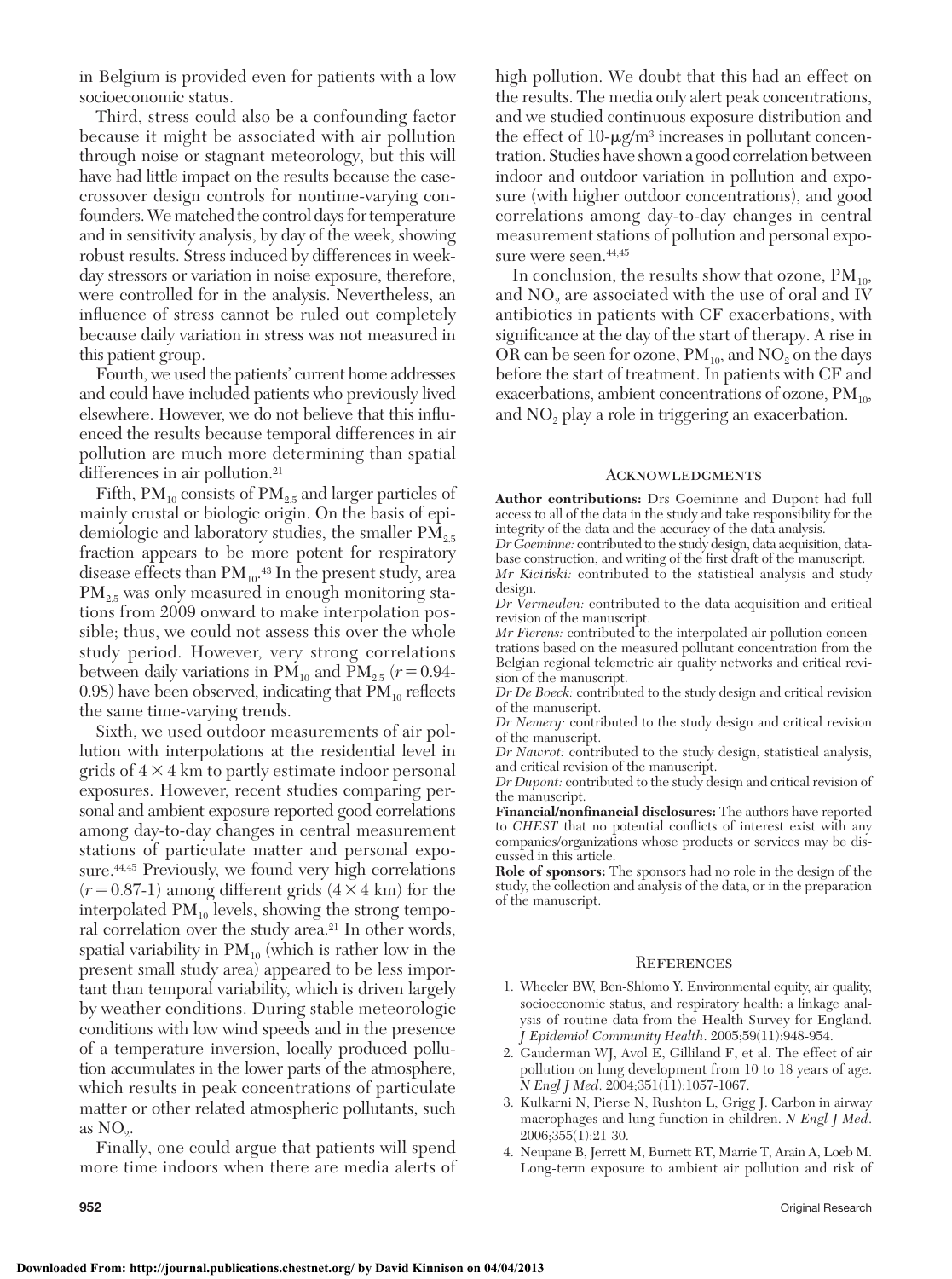hospitalization with community-acquired pneumonia in older adults. *Am J Respir Crit Care Med.* 2010;181(1):47-53.

- 5 . Peacock JL , Anderson HR , Bremner SA , et al . Outdoor air pollution and respiratory health in patients with COPD . *Thorax*. 2011;66(7):591-596.
- 6. McCreanor J, Cullinan P, Nieuwenhuijsen MJ, et al. Respiratory effects of exposure to diesel traffic in persons with asthma. *N Engl J Med.* 2007;357(23):2348-2358.
- 7. Kamdar O, Le W, Zhang J, Ghio AJ, Rosen GD, Upadhyay D. Air pollution induces enhanced mitochondrial oxidative stress in cystic fibrosis airway epithelium. *FEBS Lett*. 2008; 582 ( 25-26): 3601-3606.
- 8. Goss CH, Newsom SA, Schildcrout JS, Sheppard L, Kaufman JD . Effect of ambient air pollution on pulmonary exacerbations and lung function in cystic fibrosis. Am *J Respir Crit Care Med.* 2004;169(7):816-821.
- 9. Britto MT, Kotagal UR, Hornung RW, Atherton HD, Tsevat J, Wilmott RW. Impact of recent pulmonary exacerbations on quality of life in patients with cystic fibrosis. *Chest*. 2002;  $121(1):64-72.$
- 10. Dobbin CJ, Bartlett D, Melehan K, Grunstein RR, Bye PT. The effect of infective exacerbations on sleep and neurobehavioral function in cystic fibrosis. Am *J Respir Crit Care Med*. 2005;172(1):99-104.
- 11. Goldbeck L, Zerrer S, Schmitz TG. Monitoring quality of life in outpatients with cystic fibrosis: feasibility and longitudinal results. *J Cyst Fibros*. 2007;6(3):171-178.
- 12. Robson M, Abbott J, Webb K, Dodd M, Walsworth-Bell J. A cost description of an adult cystic fibrosis unit and cost analyses of different categories of patients. *Thorax*. 1992;47(9):684-689.
- 13. Sanders DB, Bittner RC, Rosenfeld M, Hoffman LR, Redding GJ, Goss CH. Failure to recover to baseline pulmonary function after cystic fibrosis pulmonary exacerbation. *Am J Respir Crit Care Med.* 2010;182(5):627-632.
- 14. Sanders DB, Bittner RC, Rosenfeld M, Redding GJ, Goss CH. Pulmonary exacerbations are associated with subsequent  $\rm FEV_{1}$  decline in both adults and children with cystic fibrosis. Pediatr Pulmonol. 2011;46(4):393-400.
- 15. Bilton D, Canny G, Conway S, et al. Pulmonary exacerbation: towards a definition for use in clinical trials. Report from the EuroCareCF Working Group on outcome parameters in clinical trials. *J Cyst Fibros*. 2011;10(suppl 2):S79-S81.
- 16. Fuchs HJ, Borowitz DS, Christiansen DH, et al; The Pulmozyme Study Group . Effect of aerosolized recombinant human DNase on exacerbations of respiratory symptoms and on pulmonary function in patients with cystic fibrosis. *N Engl J Med.* 1994;331(10):637-642.
- 17. Lee TW, Brownlee KG, Conway SP, Denton M, Littlewood JM. Evaluation of a new definition for chronic *Pseudomonas aeruginosa* infection in cystic fibrosis patients. *J Cyst Fibros*.  $2003;2(1):29-34.$
- 18. Jacobs L, Emmerechts J, Mathieu C, et al. Air pollution related prothrombotic changes in persons with diabetes . *Environ Health Perspect.* 2010;118(2):191-196.
- 19. Janssen S, Dumont G, Fierens F, Mensink C. Spatial interpolation of air pollution measurements using CORINE land cover data. *Atmos Environ*. 2011;42(20):4884-4903.
- 20. Nawrot TS, Perez L, Künzli N, Munters E, Nemery B. Public health importance of triggers of myocardial infarction: a comparative risk assessment. *Lancet*. 2011;377(9767):732-740.
- 21. Scheers H, Mwalili SM, Faes C, Fierens F, Nemery B, Nawrot TS . Does air pollution trigger infant mortality in Western Europe? A case-crossover study . *Environ Health Perspect*. 2011;119(7):1017-1022.
- 22. Maclure M. The case-crossover design: a method for studying transient effects on the risk of acute events . *Am J Epidemiol* .  $1991; 133(2): 144-153.$ 
	-
- 23. Navidi W. Bidirectional case-crossover designs for exposures with time trends. *Biometrics*. 1998;54(2):596-605.
- 24. Janes H, Sheppard L, Lumley T. Overlap bias in the casecrossover design, with application to air pollution exposures . Stat Med. 2005;24(2):285-300.
- 25. Heinzl H, Kaider A. Gaining more flexibility in Cox proportional hazards regression models with cubic spline functions . *Comput Methods Programs Biomed.* 1997;54(3):201-208.
- 26. Vanderstraeten P, Forton M, Brasseur O, Offer ZY. Black carbon instead of particle mass concentration as an indicator for the traffic related particles in the Brussels capital region. *JEP*. 2011;2:525-532.
- 27. Krzyzanowski M, Kuna-Dibbert B, Schneider J. *Health Effects of Transport-Related Air Pollution.* Geneva, Switzerland: World Health Organization; 2005.
- 28. Cakmak S, Mahmud M, Grgicak-Mannion A, Dales RE. The influence of neighborhood traffic density on the respiratory health of elementary schoolchildren. *Environ Int*. 2012 ; 39 ( 1 ): 128 - 132 .
- 29. Andersson M, Modig L, Hedman L, Forsberg B, Rönmark E. Heavy vehicle traffic is related to wheeze among schoolchildren: a population-based study in an area with low traffic flows. *Environ Health*. 2011;10:91.
- 30. Iskandar A, Andersen ZJ, Bønnelykke K, Ellermann T, Andersen KK, Bisgaard H. Coarse and fine particles but not ultrafine particles in urban air trigger hospital admission for asthma in children. *Thorax*. 2012;67(3):252-257.
- 31. Oftedal B, Nafstad P, Magnus P, Bjørkly S, Skrondal A. Traffic related air pollution and acute hospital admission for respiratory diseases in Drammen, Norway 1995-2000 . *Eur J Epidemiol*. 2003;18(7):671-675.
- 32. Andersen ZJ, Hvidberg M, Jensen SS, et al. Chronic obstructive pulmonary disease and long-term exposure to trafficrelated air pollution: a cohort study . *Am J Respir Crit Care Med.* 2011;183(4):455-461.
- 33. Katsouyanni K, Touloumi G, Samoli E, et al. Confounding and effect modification in the short-term effects of ambient particles on total mortality: results from 29 European cities within the APHEA2 project. *Epidemiology*. 2001;12(5): 521-531.
- 34. Tramuto F, Cusimano R, Cerame G, et al. Urban air pollution and emergency room admissions for respiratory symptoms: a case-crossover study in Palermo, Italy . *Environ Health* . 2011 ; 10:31.
- 35. Nawrot TS, Torfs R, Fierens F, et al. Stronger associations between daily mortality and fine particulate air pollution in summer than in winter: evidence from a heavily polluted region in western Europe . *J Epidemiol Community Health* . 2007;61(2):146-149.
- 36. Hetland RB, Cassee FR, Låg M, Refsnes M, Dybing E, Schwarze PE . Cytokine release from alveolar macrophages exposed to ambient particulate matter: heterogeneity in relation to size, city and season. Part Fibre Toxicol. 2005;2:4.
- 37. Ozkaynak H, Xue J, Spengler J, Wallace L, Pellizzari E, Jenkins P. Personal exposure to airborne particles and metals: results from the Particle TEAM study in Riverside, California . *J Expo Anal Environ Epidemiol.* 1996;6(1):57-78.
- 38. Janssen NA, Hoek G, Brunekreef B, Harssema H, Mensink I, Zuidhof A. Personal sampling of particles in adults: relation among personal, indoor, and outdoor air concentrations . *Am J Epidemiol.* 1998;147(6):537-547.
- 39. Sørensen M, Loft S, Andersen HV, et al. Personal exposure to  $PM_{2.5}$ , black smoke and  $NO_2$  in Copenhagen: relationship to bedroom and outdoor concentrations covering seasonal variation. *J Expo Anal Environ Epidemiol*. 2005;15(5):413-422.
- 40. Collaco JM, McGready J, Green DM, et al; ACFBAL Study Group. Effect of temperature on cystic fibrosis lung